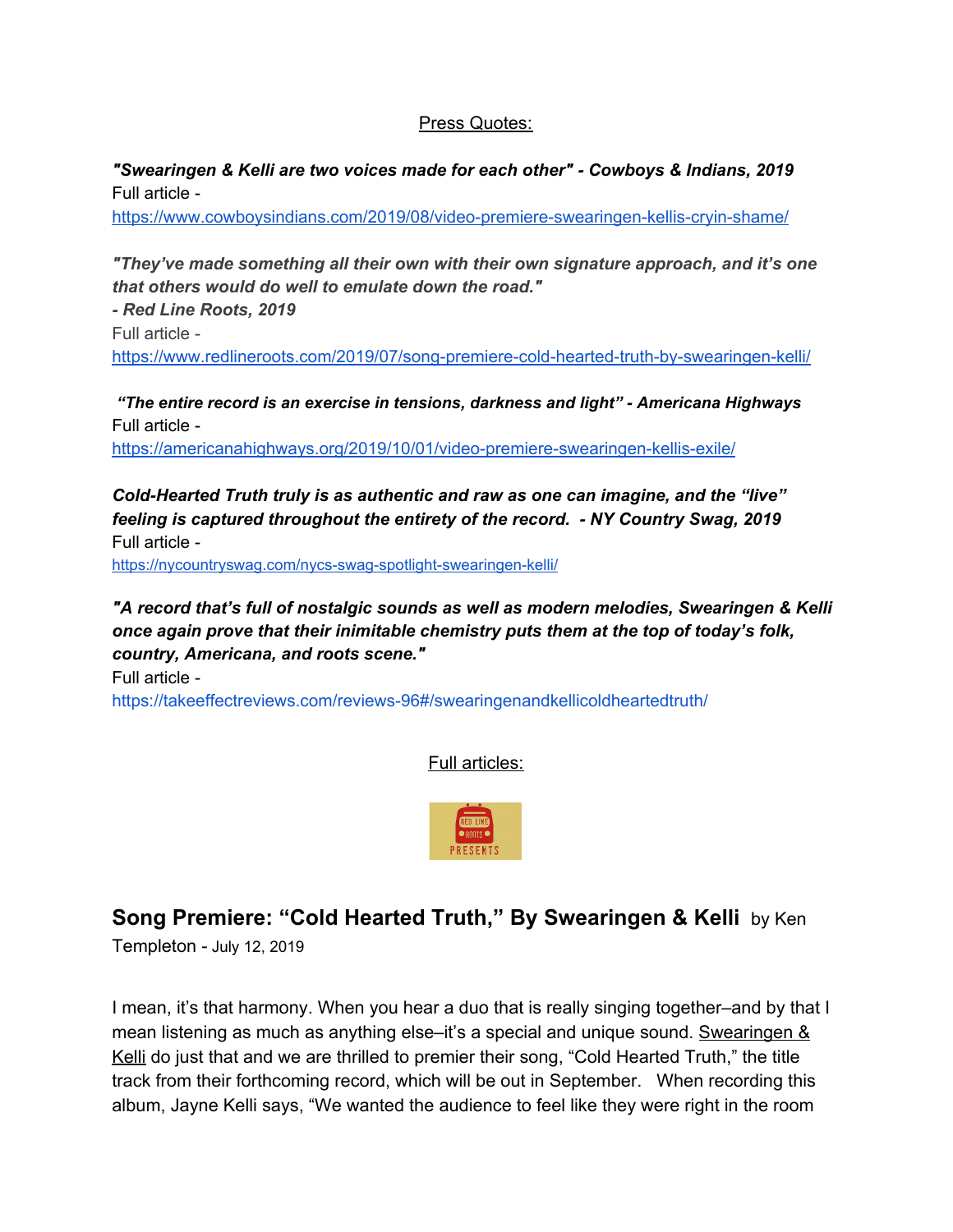with us." Using analog technologies and playing mostly live, AJ Swearingen, says the goal was to "capture that 3D sound where you're together in one room, focusing on the songs, and finding that human element." Amen. Jayne adds, "Unlike our past albums, we wrote the majority of this record together, and this was the song that kicked it all off."

It's one of those songs that makes you stop what you're doing, close your eyes, and just appreciate what you're hearing. When Jayne comes in on that second line–it's just perfect. One of my favorite aspects is the note they sing to end the second line of each verse. It creates this dynamic tension that is missing from so many songs and it makes you shiver. I don't know what the musical term is for what they're doing, but I know it's beautiful and rare and that to describe it technically would somehow lessen its impact. The production decisions on this tune are so subtle and gorgeous: the bass played with a bow; the lilting pedal steel, and then when the tremolo on the violin comes in, it all just adds depth and texture to a beautiful song. AJ and Jayne said they were listening to a lot of Buddy and Julie Miller before writing this song, and playing versions of their songs, and you can certainly hear that influence. But they've made something all their own with their own signature approach, and it's one that others would do well to emulate down the road.

#### **Full review here:**

**[https://www.redlineroots.com/2019/07/song-premiere-cold-hearted-truth-by-swearing](https://www.redlineroots.com/2019/07/song-premiere-cold-hearted-truth-by-swearingen-kelli/) [en-kelli/](https://www.redlineroots.com/2019/07/song-premiere-cold-hearted-truth-by-swearingen-kelli/)**



## **VIDEO PREMIERE: "HOT SOUTHERN NIGHTS" BY SWEARINGEN &**

**KELLI -** JUNE 14, 2019SUSAN HUBBARD

The "good old days"–like fine wine, memories get more robust with time, the rough edges of circumstances smoothed out by its passage, leaving the best parts behind. In their new video "Hot Southern Nights," Americana duo Swearingen & Kelli pay homage to the simpler times of AJ Swearingen's parents and their humble beginning amongst the Appalachian coal mines of West Virginia. The video, directed by Frank Weysos, offers a classic summer scene set around a roaring bonfire, complete with some ice cold beers and friends to share them with.

"I wrote this song on the airplane after a visit with AJ's folks, looking through old family photos of their life in West Virginia," says bandmember Jayne Kelli. "I just kind of romanticize that simpler time, especially with how life is today. We thought this was kind of fun and tongue and cheek for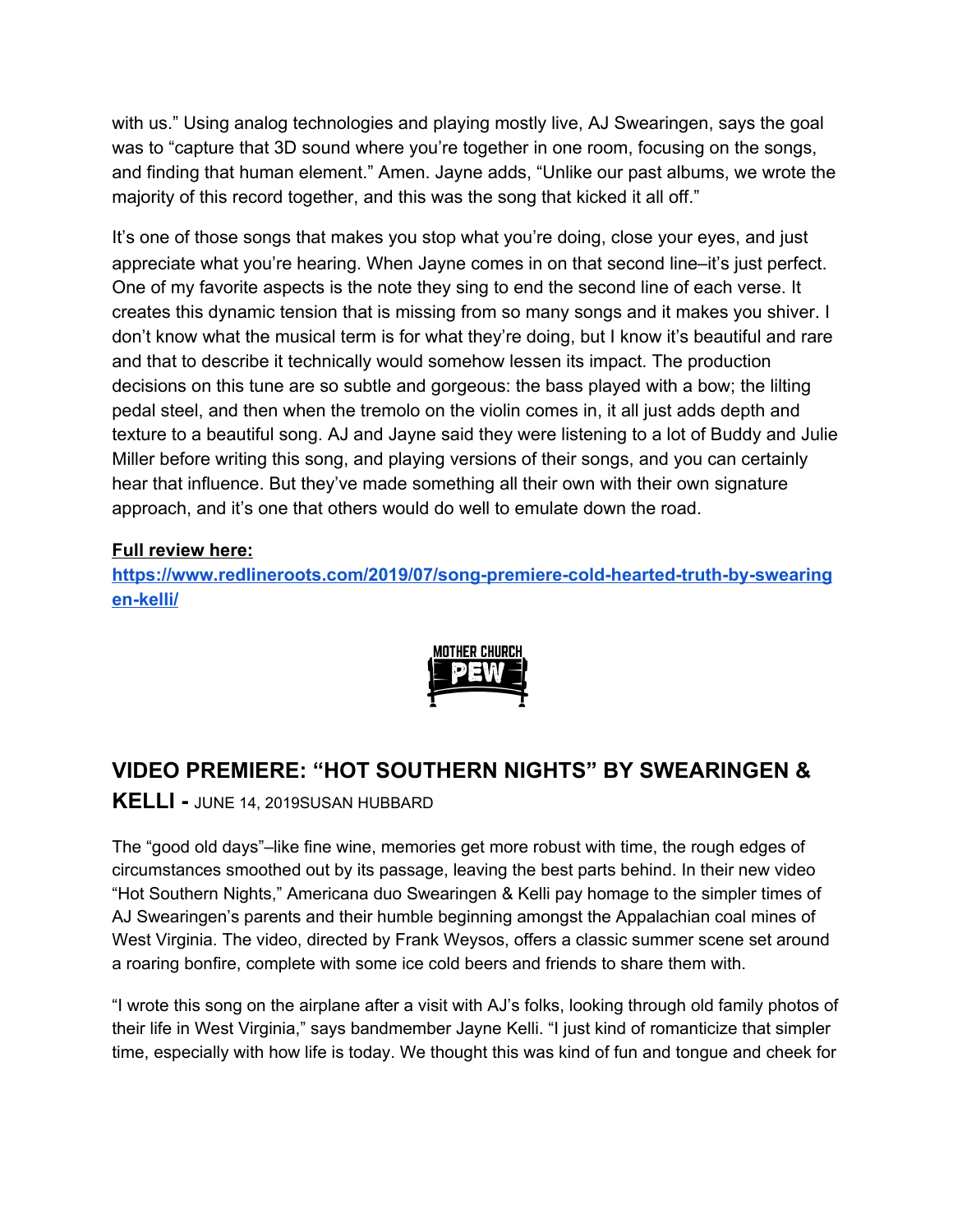us, but when we played it for some friends they loved it, and so did our producer, Mitch Dane, who knew just what to do with it."

Swearingen & Kelli will release their new LP Cold-Hearted Truth on September 20th. Like the title suggests, Cold-Hearted Truth is an album rooted in honesty as its 11 tracks find the band reaching deep into their family histories and their own personal crusades. They deliver stories about endurance, addictions, old stomping grounds, false starts, and getting things right the second time around; as Swearingen says, "These songs are about recognizing where you're from." With its slinky bass groove, saucy guitar licks, and hip-shaking swagger, "Hot Southern Nights" beckons you to take a load off, come on over, and stay awhile. And that's never a bad thing.

Without further ado, Mother Church Pew proudly presents "Hot Southern Nights," the new video from Swearingen & Kelli:

#### **Full review here:**

**[http://www.motherchurchpew.com/2019/06/14/video-premiere-hot-southern-nights-by](http://www.motherchurchpew.com/2019/06/14/video-premiere-hot-southern-nights-by-swearingen-kelli/) [-swearingen-kelli/](http://www.motherchurchpew.com/2019/06/14/video-premiere-hot-southern-nights-by-swearingen-kelli/)**

| THE DAILY |  |
|-----------|--|
| POUNTRY   |  |
|           |  |

## **"ANNALISE" now playing on - The Daily Country**

Husband-and-wife duo Swearingen and Kelli are preparing to release their new album, The Marrying Kind on July 21, 2017. Steeped in the sounds of Americana and Folk, the Florida-based twosome - AJ Swearingen and Jayne Kelli - presents twelve songs that challenge the listener to explore life's hard questions on topics such as taking risks, death, and the struggle to make a connection, while embracing the moment. Honest songwriting, emotional, balanced vocals, and a poignant, yet haunting melody figure prominently on one of the album's tracks, "Annalise" the tale of a man holding onto a memory of his true love.

"Annalise your memories are so cold. But you're still the light that shines from long ago I can't believe the way you left it all. And I waited through the winter and the fall. Don't you burn it down, don't you burn it down"

AJ Swearingen tells the story behind the song, "This song was inspired by multiple conversations with a friend back home, who, after many years, is still holding onto a love from